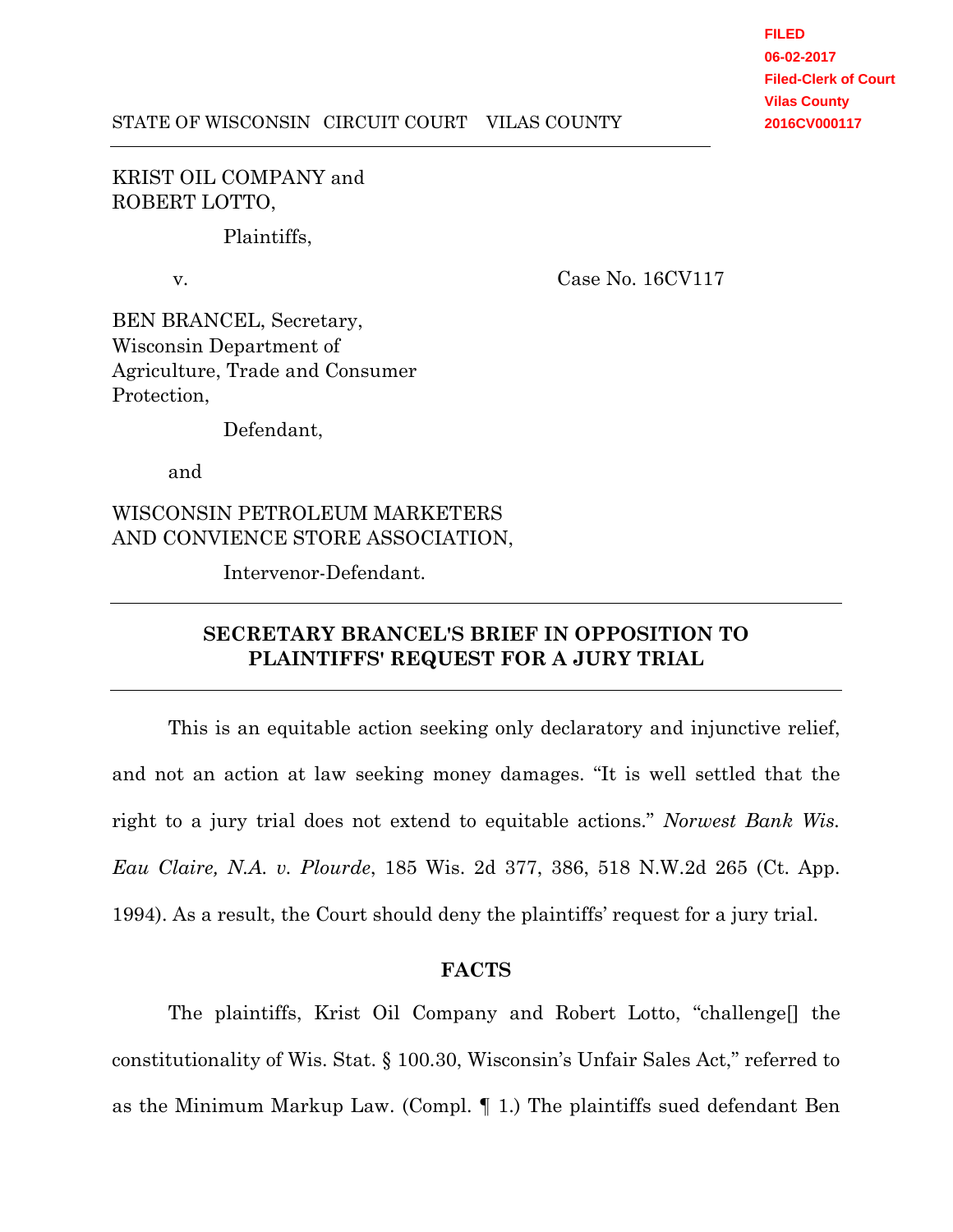Brancel, Secretary of the Wisconsin Department of Agriculture, Trade and Consumer Protection, "in his official capacity." (Compl. ¶ 11.)

In the prayer for relief, the plaintiffs seek "a declaratory judgment that the Minimum Markup Law violates the due process guarantee set forth in Article I, section I of the Wisconsin Constitution" and "the equal protection guarantee set forth in article I, section I of the Wisconsin Constitution." (Compl. 16, ¶¶ A–B.) In addition, the plaintiffs seek "an order permanently enjoining Defendants from enforcing the provisions of the Minimum Markup Law." (Compl. 16.  $\parallel$  B [sic].)<sup>1</sup> Lastly, the plaintiffs seek costs and fees allowed by law and any "other and further relief as the Court deems appropriate." (Compl. 16 ¶¶ C–D.) The plaintiffs do not seek money damages.

#### **ARGUMENT**

### **I. The plaintiffs have no right to a jury trial.**

Article I, section 5 of the Wisconsin Constitution provides that "[t]he right of trial by jury shall remain inviolate, and shall extend to all cases at law without regard to the amount in controversy." This provision has long been construed as providing the right to a jury only if the case involves an action at law that existed when the Wisconsin Constitution was adopted in 1848. *Harrigan v. Gilchrist*, 121 Wis. 127, 281–82, 99 N.W. 909 (1904); *Harvot v. Solo Cup Co.*, 2009 WI 85, ¶ 62, 320 Wis. 2d 1, 768 N.W.2d 176. The plaintiffs have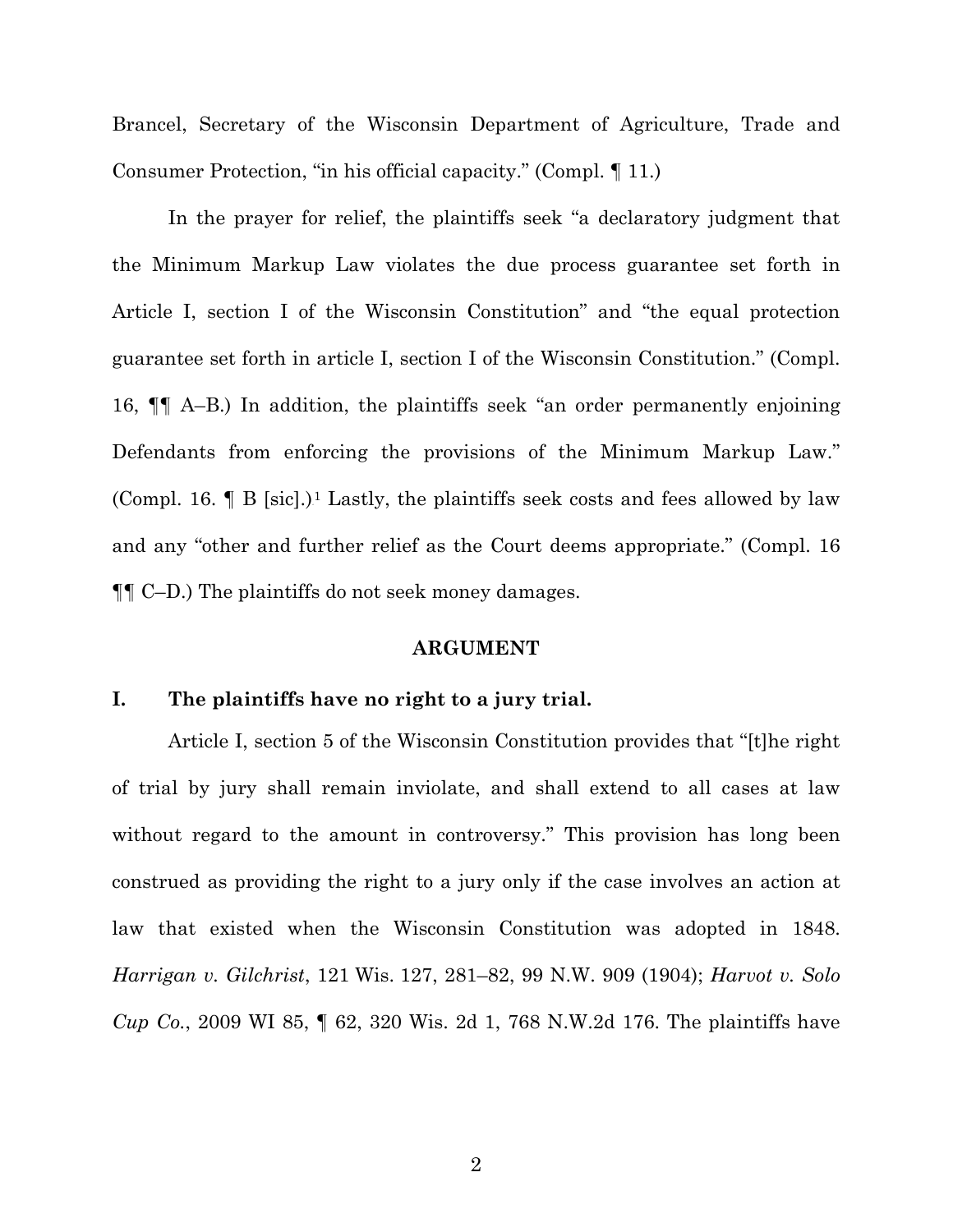no right to a jury trial because they have not brought a "case[] at law" under article 1, section 5.

In contrast, "[w]hen equitable relief is requested, there is no constitutional right to a jury trial." *In re Marriage of Zabel v. Zabel*, 210 Wis. 2d 336, 345, 565 N.W.2d 240 (Ct. App. 1997).<sup>2</sup> The Wisconsin Supreme Court has clearly held that "[h]istorically, injunctive proceedings have been deemed actions in equity, and must still be regarded as such for the purpose of determining the scope of sec. 5, art. I." *Upper Lakes Shipping Ltd. v. Seafarers' Int'l Union of Canada*, 23 Wis. 2d 494, 503, 128 N.W.2d 73 (1964). That plaintiffs in equitable actions have no right to a jury trial is a black-letter rule of law consistently applied by the Wisconsin courts. *E.g.*, *Bender v. Town of Kronenwetter*, 2002 WI App 284, ¶ 18, 258 Wis. 2d 321, 654 N.W.2d 57 (Ct. App. 2002) (plaintiffs were "seeking equitable relief and are therefore not entitled to a jury trial"); *Little v. Roundy's, Inc.*, 152 Wis. 2d 715, 722, 449 N.W.2d 78 (Ct. App. 1989) ("Equitable claims are properly determined by the trial court."); *Schramek v. Bohren*, 145 Wis. 2d 695, 708, 429 N.W.2d 501 (Ct. App. 1988) ("because the TRO and injunction as provided for in sec. 813.12, Stats., are equitable in nature, there is no right to a jury trial under art. I, sec. 5 of the Wisconsin Constitution"). Article I, section 5,

 <sup>1</sup> The complaint's prayer for relief mistakenly contains two separate paragraph B's. <sup>2</sup> In this respect, Wisconsin law is in accord with the federal right to a jury trial in the Seventh Amendment. *United States v. Louisiana*, 339 U.S. 699, 706 (1950); *Kramer v. Banc of Am. Sec. LLC*, 355 F.3d 961, 966 (7th Cir. 2004).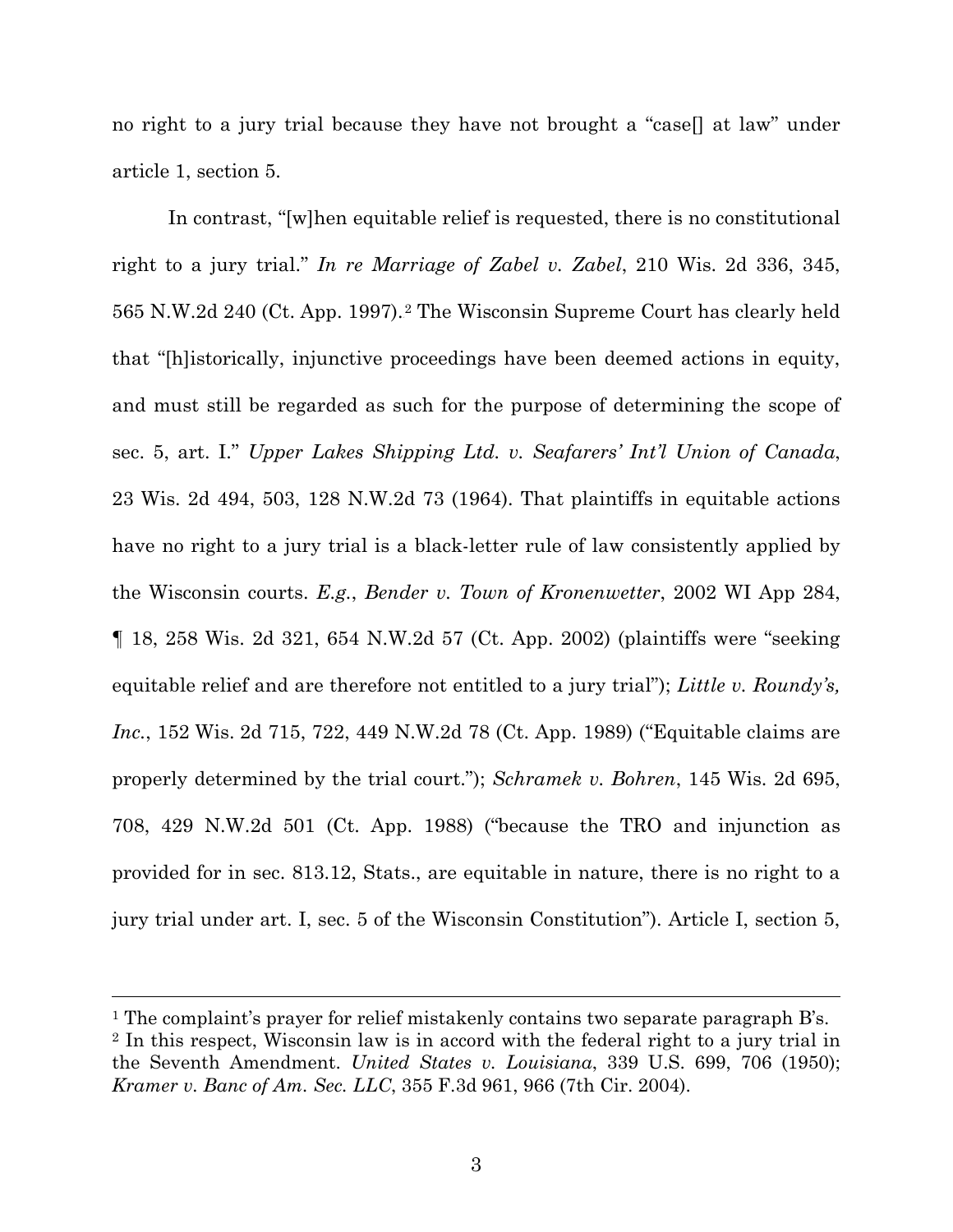does not provide a right to a jury trial in equitable actions because parties in an equitable action have never had a right to a jury trial.

Here, the plaintiffs are seeking an injunction against enforcement of the Minimum Markup Law. (Compl. 16. ¶ B [sic].) An injunction is an equitable remedy and thus not an action at law for which a jury trial is guaranteed by Wis. Const. art. I, § 5. *Upper Lakes Shipping*, 23 Wis. 2d at 503. Instead of trial to a jury, "[i]n all equitable actions, the case must be tried by the court, and, before judgment can be entered, the court must find that all the facts necessary to entitle the plaintiff to a judgment have been established by the evidence." *Spensley Feeds, Inc. v. Livingston Feed & Lumber, Inc.*, 128 Wis. 2d 279, 288, 381 N.W.2d 601 (Ct. App. 1985) (quoting *Stahl v. Gotzenberger*, 45 Wis. 121, 123 (1878)). Because this action is clearly one for equitable remedies, the Court should deny the plaintiffs' request for a jury trial.

## **II. The declaratory judgment statute does not grant a right to a jury trial.**

The plaintiffs do not have a right to a jury trial based on Wisconsin's declaratory judgment statute. The pertinent statutory section provides:

When a proceeding under this section involves the determination of an issue of fact, such issue may be tried and determined in the same manner as issues of fact are tried and determined in other civil actions in the court in which the proceeding is pending.

Wis. Stat. § 806.04(9). This statute provides that when a declaratory judgment is sought in an equitable action, in which facts would be found by the court, then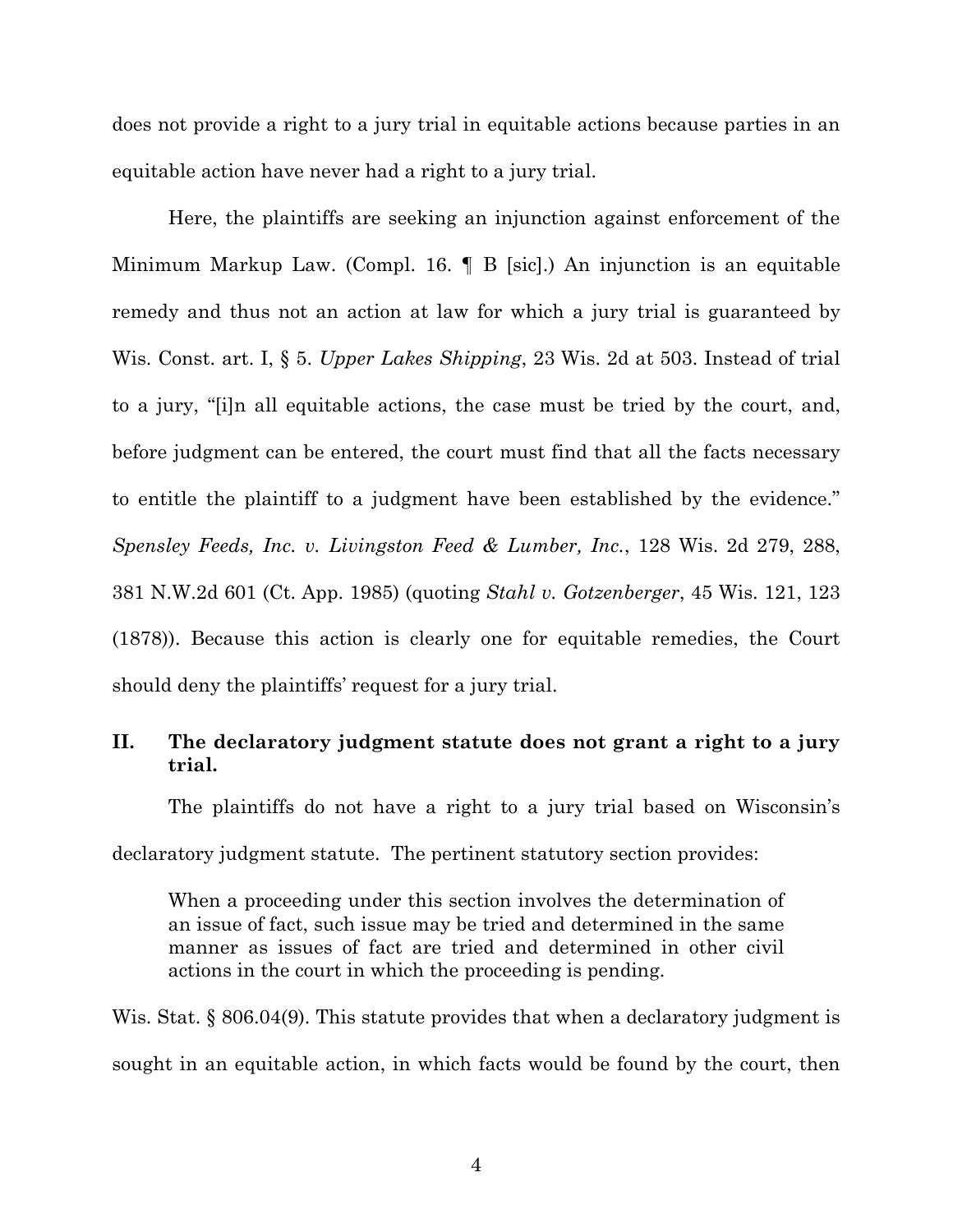the court would also find the facts in a declaratory judgment action. *See* Wisconsin Civil Procedure Before Trial (2d ed. 2002) § 7.85 (*citing Beacon Theaters, Inc. v. Westover*, 359 U.S. 500, 504 (1959)). If a declaratory judgment is sought in an action at law, in which facts would be determined by a jury under article I, section 5, then a jury would also find the facts in the declaratory judgment action. *Id.* Put another way, the black-letter rule of law is that there is a right to a jury trial only "if the issues of fact arising would have been triable by a jury as of right in an action which might have been substituted for the declaratory judgment action by either party." 13 A.L.R.2d 777 (Originally published in 1950).

The declaratory judgment statute does not provide for a jury trial in this case because the plaintiffs are seeking a declaration that a statute is unconstitutional, not a declaratory judgment in an action at law in which a jury would ordinarily act as fact-finder, such as a tort or breach of contract action. Instead, the plaintiffs' equitable action "must be tried by the court, and, before judgment can be entered, the court must find that all the facts necessary to entitle the plaintiff to a judgment have been established by the evidence." *Spensley Feeds*, 128 Wis. 2d at 288. As a result, a trial to the court is "the same manner as issues of fact are tried and determined in other civil actions" in this court. Wis. Stat. § 806.04(9). Ordering a jury trial in this case would contravene the declaratory judgment statute.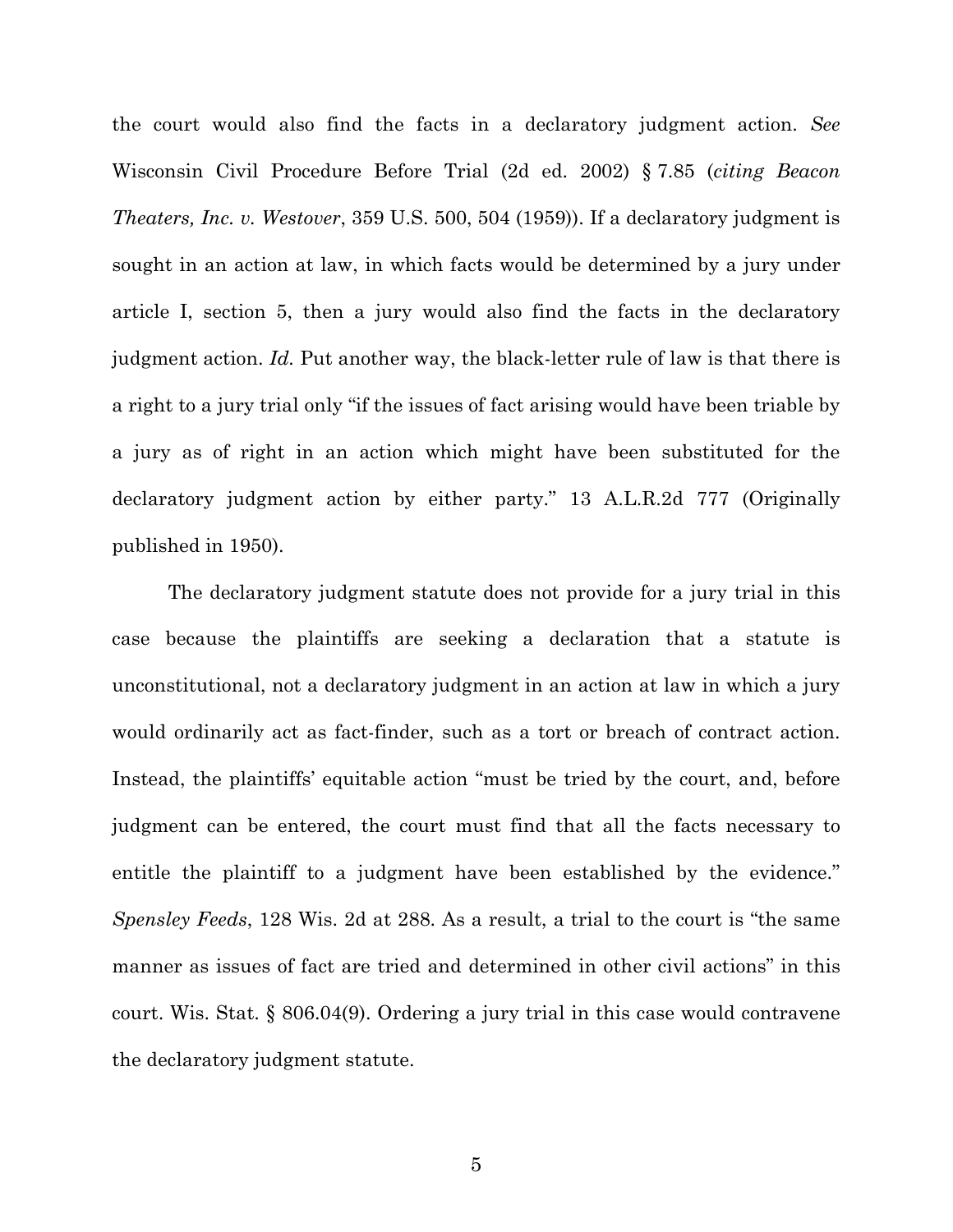Based on correspondence with the plaintiffs, they may erroneously rely on *American Motorists Ins. Co. v. R & S Meats, Inc.*, 190 Wis. 2d 196, 200, 526 N.W.2d 791 (Ct. App. 1994), as supporting their right to a jury trial. This case provides no support for the plaintiffs because it was a declaratory judgment on a claim at law—specifically a breach of contract action for insurance coverage. *Id.* As a result, the jury would have acted as factfinder had the case not been brought as a declaratory judgment. *Bender,* 258 Wis. 2d 321, ¶ 18 ("Claims for fraud and breach of contract are indeed actions at law, which carry a right to a jury trial."). It was entirely proper, therefore, for a jury to decide the facts in *American Motorists*. Thus, *American Motorists* merely shows the general rule that parties have a right to a jury trial when the declaratory judgment action is a substitute for an action at law, like breach of contract action, in which there would be a right to a jury trial.

*American Motorists* also provides no support for the right to a jury trial when a plaintiff seeks a declaration that a state statute is unconstitutional and an injunction against enforcement of the statute. This type of case is clearly equitable in nature and therefore carries no right to a jury trial. *E.g.*, *Benz v. Kremer*, 142 Wis. 1, 4, 125 N.W. 99 (1910) ("in a proper case courts of equity will enjoin enforcement of an unconstitutional law"). There simply is no authority in Wisconsin law authorizing a jury trial in an action seeking to enjoin a state law because article I, section 5, does not provide for a jury trial right in this type of case.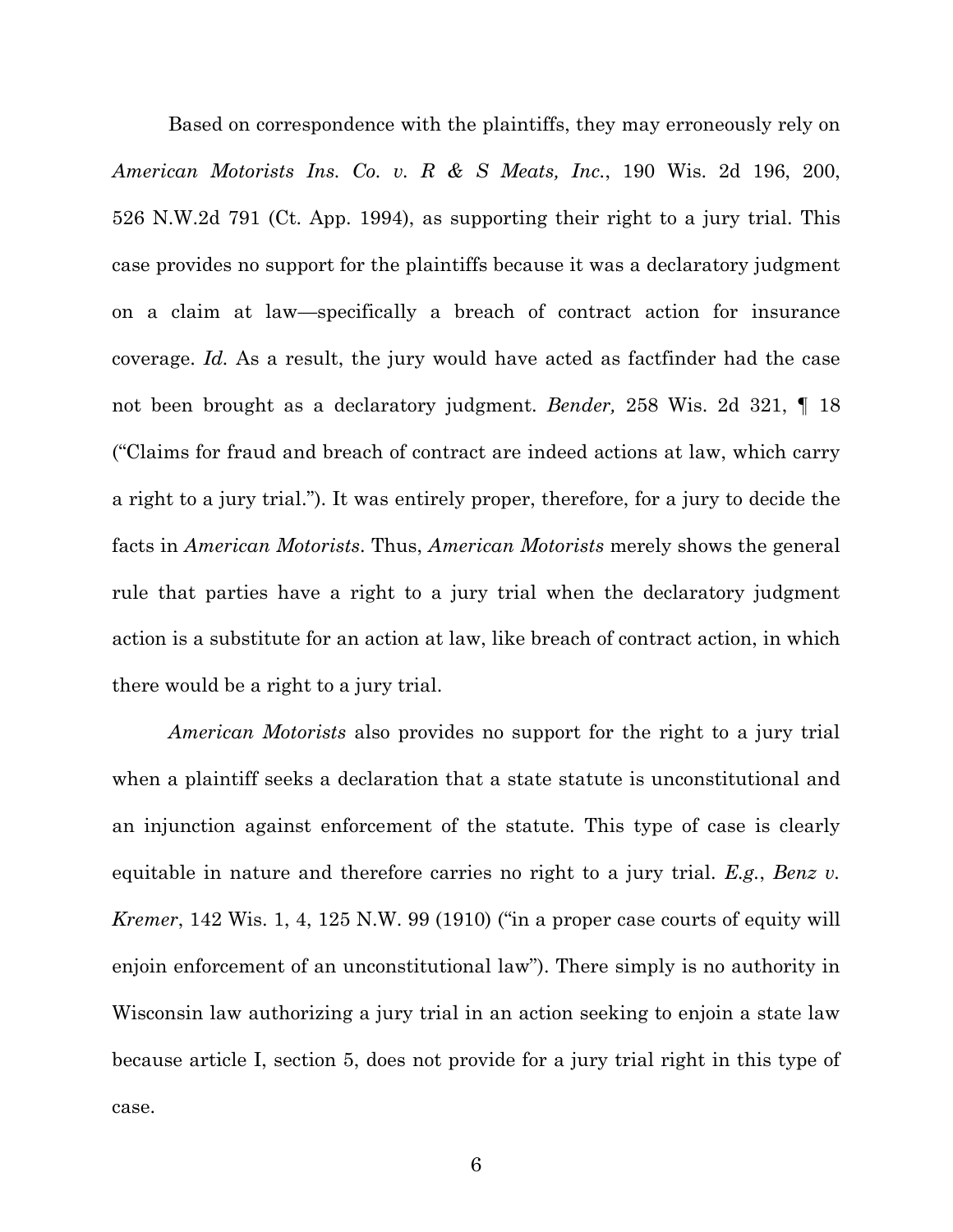The defendant further expects the plaintiffs to rely on inapposite federal cases in which juries were used where plaintiffs sought damages from state officials, such as *Reid v. Rolling Fork Public Utility Dist.*, 979 F.2d 1084 (5th Cir. 1992). This decision is easily distinguishable. A jury were appropriate in this case because suits under 42 U.S.C. § 1983 seeking damages against state officials are actions at law, and thus carry a right to a jury trial under the Seventh Amendment. *City of Monterey v. Del Monte Dunes at Monterey, Ltd.*, 526 U.S. 687, 709 (1999).<sup>3</sup> There is no right to a jury trial in an action seeking to enjoin a state law because such an action is equitable in nature.

 $\overline{a}$ 

<sup>3</sup> The defendant was not able to find a Wisconsin case addressing this issue under article I, section 5, of the Wisconsin Constitution. Because the plaintiffs are not seeking damages, the question is immaterial to this case.